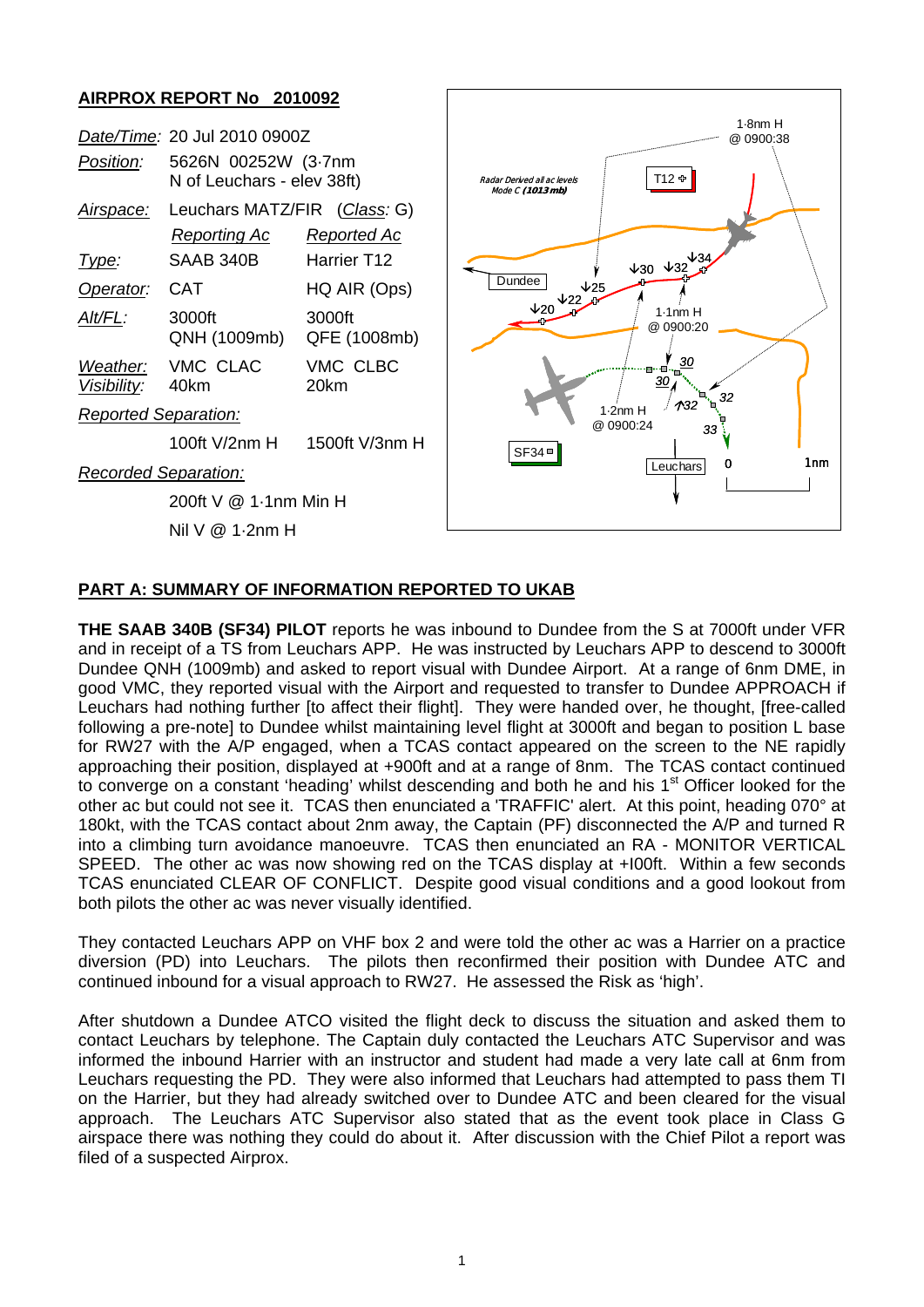**THE BAe HARRIER T12 PILOT** reports he was flying a dual VFR PD into Leuchars and in receipt of a TS from Leuchars APP on 308·875Mhz; the assigned squawk was selected with Mode C. The ac has a grey low-conspicuity colour-scheme but the HISLs were on.

Turning R through 250° at 300kt, about 6nm N of Leuchars at 3000ft, APP informed them that another ac was recovering into Dundee Airport. Both aircrew were visual with the low-wing twin from 5nm away during their recovery into Leuchars and maintained visual separation criteria throughout. No avoiding action was taken and the twin passed about 3nm away to port with minimum vertical separation of about 1500ft. There was never any Risk of a collision, as their flight paths did not cross. Both ac were in class G airspace throughout the period of the Airprox.

**THE LEUCHARS APPROACH (APP) CONTROLLER** reports he was mentor for a trainee. APP was bandboxed with DEPS/LARS, operating from the APP control position and monitoring the 2 LARS frequencies along with APP [308·875MHz] and DIR UHF. Digital Readout Direction Finder (DRDF) was u/s.

His trainee had only one ac under an ATS on VHF - 126·5MHz - the SF34 under a TS. The SF34 crew was given a L base visual join to RW27 at Dundee and just prior to being switched to Dundee ATC was descending through about 4000ft Dundee QNH (1009mb). Traffic was observed 6nm NNE of the SF34 tracking SSE squawking A7000 and indicating 4000ft (1013mb) and was called to the SF34 crew. The Saab pilot informed them that they had the other ac on TCAS and he thought the trainee released the SF34 crew to call Dundee for their visual approach at that point.

The moment the Saab was released, the ac squawking A7000 called Leuchars on UHF - 308·875MHz - for an approach with a simulated emergency. This ac – the Harrier T12 - was now only 6nm N of Leuchars tracking S. The T12 crew requested a visual join and was subsequently given the duty RW [RW27RH and the A/D CC – BLUE]. The T12 pilot then read back RW07 and proceeded to turn to the W to set up for an approach to the wrong RW, which was also towards the SF34 inbound to Dundee. [UKAB Note (1): It was at this point – 0859:31, that the SF34 crew was actually instructed to *"…squawk 7 thousand continue with Dundee 1-2-2 decimal 9".*] The T12 pilot was informed of his error and turned his ac back towards the correct RW. During this period the SF34 pilot came back on frequency and asked for a traffic update on the ac that had flown close-by and was informed that it was the previously reported traffic – the Harrier T12.

**THE LEUCHARS ATC SUPERVISOR** reports that APP was band-boxed with LARS, with a trainee in position. No station-based fast jet traffic was notified to fly until early afternoon. He noticed traffic inbound to Dundee at 3500ft some 4nm N of Leuchars turning SE towards the Leuchars visual cct, which APP informed him had been free-called to Dundee ATC. The Harrier T12 had free-called APP 7nm N requesting a visual join and then the SF34 pilot recalled LARS to say that he was manoeuvring in accordance with a TCAS RA and requesting further information on the traffic. He spoke to the Dundee controller and requested that the SF34 pilot call once on the ground. The SF34 Captain informed him that he was filing an Air Safety Report (ASR) as a result of the TCAS RA.

**HQ 1GP BM SM** reports that Leuchars ATC provide a surveillance-based ATS to ac inbound to Dundee Airport and the SF34 crew had been in receipt of a TS from APP on VHF before the Airprox occurred. APP was manned by a controller under training and Mentor who, at 0858:42, provided timely TI to the SF34 crew on an unknown ac squawking A7000, *"..traffic north 6 miles tracking south east indicating 8 hundred feet below",* which subsequently proved to be the reported Harrier T12 inbound to LEU with a simulated emergency. Although APP reported the range between the ac as *"6 miles"* the radar recording shows that it was about 9nm away. The SF34 crew acknowledged the TI, stating that they could see the contact on TCAS.

Coinciding with this TI transmitted on VHF, the Harrier T12 crew free-called APP on UHF at 0858:40. Whilst this does not accord with the APP controller's report, which states that the Harrier T12 crew called after the SF34 crew had been released to Dundee, the tape transcript provides a clearer view of events.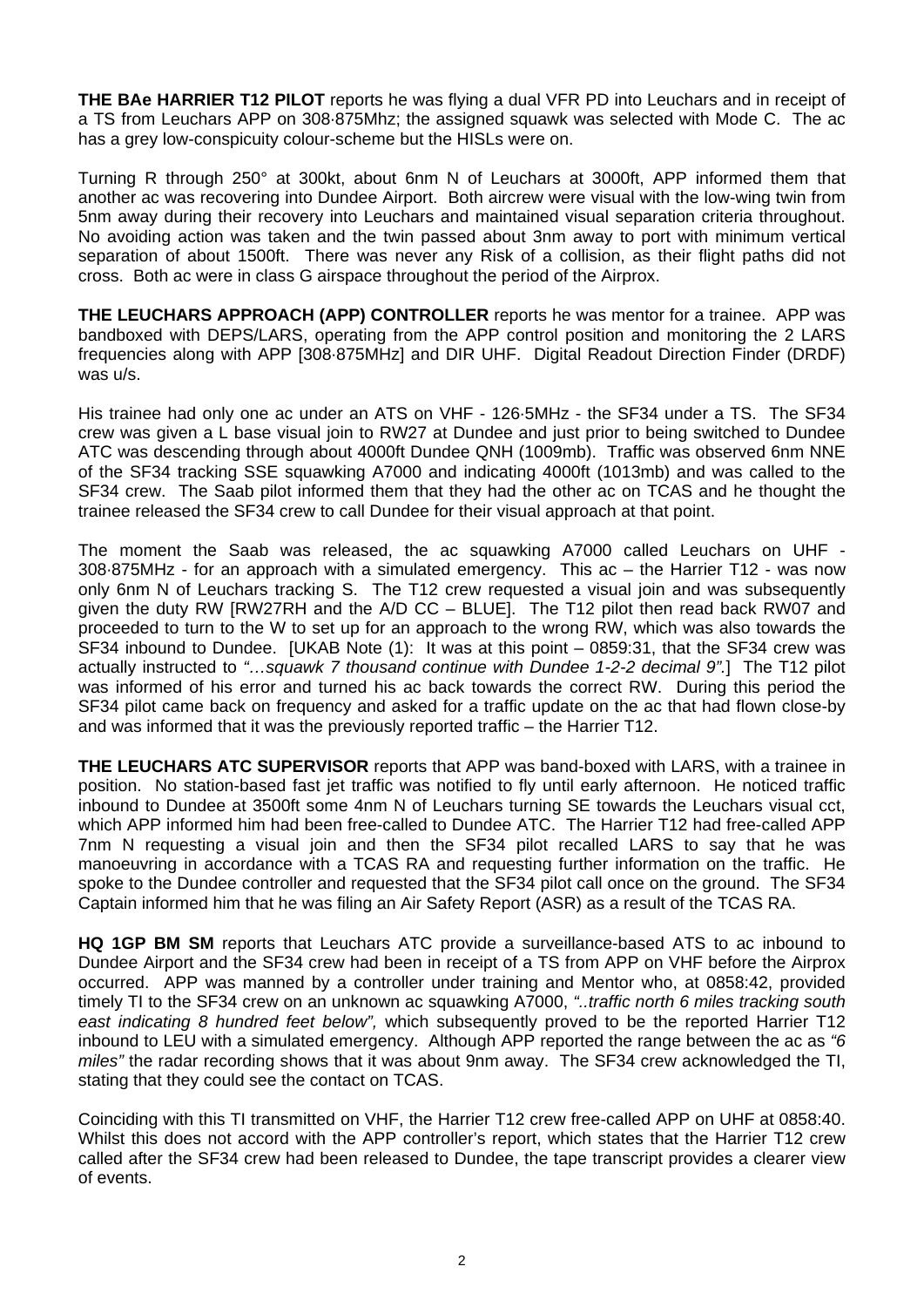At 0858:56, the Harrier T12 crew transmitted to APP, *"…with a simulated engine emergency requesting a straight in approach runway 2-5"*. At this point, the Harrier T12 was approximately 9nm NW of LEU. The LEU entry in the RAF FLIP En-Route Supplement ERS (BINA) states that all ac inbound to LEU are to call APP by 40nm. Notwithstanding the importance of the training value afforded to fast-jet pilots of practising no-notice emergency PDs into aerodromes, the instruction to visiting aircrew to call APP by 40nm is to facilitate the integration and sequencing of LEU and Dundee traffic. In this case, the late call from the Harrier T12 crew served to increase the workload of LEU APP and degraded that integration process.

APP passed the 'short' weather to the Harrier crew at 0859:08, "[C/S] *squawk 0-2-4-6 with ident*  Leuchars runway 2-7 right hand colour code blue fully serviceable set Q-F-E 1-0-0-8". Unfortunately, APP did not detect the incorrect readback from the crew of *"..runway 0-7..",* instead of *"..2-7.."* when they responded at 0859:21, *"squawking 0-2-4-6 1-0-0-8 and apologies that will be a straight in for runway 0-7".* DRDF was u/s, so the first confirmation to APP about the proximity of the Harrier to the SF34 was when the Harrier's SSR of A0246 appeared at 0859:25; however, this was when the squawk was apparent on the radar recording and not necessarily the time that it appeared on the controller's Watchman ASR display. Overlapping the end of the weather transmission by about 2sec is a transmission on VHF from the SF34 crew at 0859:27 that they were, *"..happy to change.."* frequency to Dundee; it is possible that the overlapping transmissions caused APP to miss the incorrect read-back from the Harrier crew. The transmission from the SF34 crew will have forced APP to change their visual focus from the radar display to their RT frequency selector panel to deselect UHF and then re-select VHF in order to transmit to the SF34 crew. APP's quick response to the SF34 crew's call at 0859:31, transferring the flight to Dundee ATC without any TI update, suggests that they did not perceive a confliction between the two ac at this point. It is possible that this was based upon an assessment of the acs' relative flight paths, such that there was no requirement to update the TI. Alternatively, the increased cognitive arousal caused by the Harrier crew free-calling with a simulated emergency could have induced attentional tunnelling in the trainee such that he provided an automatic response to the SF34 crew, without consideration of the circumstances, to allow the trainee to focus their cognitive resource on the Harrier. Additionally, the fast RT response from the trainee in approving the transfer of the SF34 to Dundee would have prevented the mentor from intervening. However, it is impossible to determine conclusively the reason for the lack of updated TI to the SF34 crew.

At 0859:47, APP commenced a transmission to the Harrier crew on UHF placing the flight under the requested TS. The confliction between the two ac was evident from about 0859:49, following the Harrier crew's turn onto S, towards the SF34. It is likely that this turn onto S was a positioning turn for an approach to RW07, which the Harrier crew erroneously believed was the duty runway. At 0900:14, APP passed TI to the Harrier crew about the SF34, "[C/S] *traffic 12 o'clock half a mile tracking east believed to be civil traffic inbound to Dundee".* [The diagram commences at 0900:16 during this transmission.] The crew replied immediately that they were visual, [with separation of about 1.4nm evident – not the  $\frac{1}{2}$  mile reported by APP.] APP believed that the Harrier crew would have been positioning for RW27 and would not therefore have expected the turn onto S commenced at 0859:49, it is reasonable to argue that there was no reason for APP to provide the Harrier crew with TI about the SF34 before 0859:49. Furthermore, given that APP was already transmitting as the confliction became evident, they would not have been able to provide TI until at best 0859:54. However, an opportunity did exist to provide TI from this point, which best practice dictates should have been issued, given the developing situation.

[UKAB Note (1): Minimum horizontal separation occurred at 0900:20, as the Harrier turned R through W descending through 3200ft Mode C (1013mb), with the SF34 1·1nm to the S and 200ft below it. Horizontal separation starts to increase through 1·2nm as the Harrier descends through the SF34's level on the next sweep, both ac indicating similar levels on Mode C. The climb reported by the SF34 pilot is evident on the recording at 0900:38, as the range increases to 1·8nm with vertical separation of 700ft apparent.]

In part, the decision by the Harrier crew to call APP late, contrary to the LEU entry in the ERS BINA, began a chain of events that led to this Airprox because of its effect on the APP controller's workload.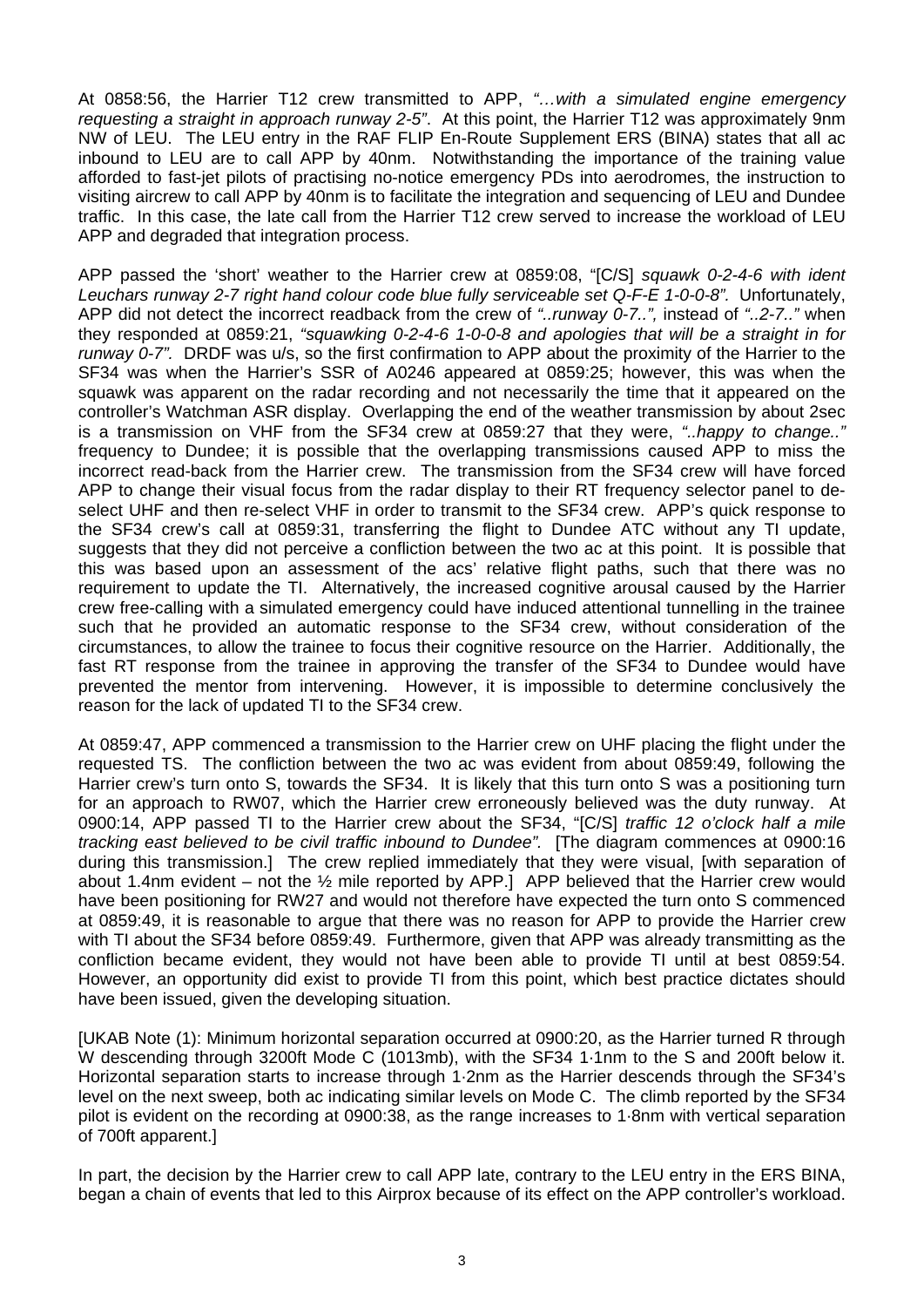Notwithstanding that the Airprox occurred after the SF34 crew left APP's freq and that they had reported that they had contact with the Harrier on TCAS, best practice suggests that the SF34 crew should have been given updated TI on the Harrier before being transferring to Dundee. However, it is unlikely that the provision of this updated TI would have affected the outcome of the occurrence.

As the Harrier crew report maintaining visual separation throughout, it is impossible to state whether the provision of additional TI by APP to the Harrier crew would have resulted in a different outcome. Certainly, the SF34 crew had received timely TI on the Harrier, were monitoring its progress on TCAS and responsible for maintaining their own separation. Whilst not a contributory factor to the Airprox, it is clear that APP should have provided more timely TI to the Harrier T12 crew.

**ATSI** reports that the Airprox occurred in Class G airspace, 8nm E of Dundee Airport. Dundee Aerodrome and Approach control were operating combined without the aid of surveillance equipment, which is not provisioned at Dundee. The SF34 was IFR in receipt of a Procedural Service and had reported E of Tayport [350° Leuchars 4¼nm] with the aerodrome in sight. The SF34 was cleared for a visual approach to RW27. Shortly afterwards Leuchars RADAR rang Dundee, concerned that the SF34 was turning E towards the Leuchars cct. Leuchars RADAR requested that the SF34 pilot contact Leuchars after landing. The Dundee controller was not aware of other traffic in the vicinity and not immediately aware that an Airprox had occurred.

The pilot of the SF34 was in receipt of a Procedural Service. CAP493 MATS Pt1 (01/07/10), Section 1, Chapter 11, page 10, paragraph 6.1.1, states:

'A Procedural Service is an ATS where, in addition to the provisions of a Basic Service, the controller provides restrictions, instructions and approach clearances, which if complied with, shall achieve deconfliction minima against other aircraft participating in the Procedural Service. Neither traffic information nor deconfliction advice can be passed with respect to unknown traffic.'

The Dundee 0850UTC weather was reported as: Surface Wind 220°/3kt; Visibility >10km; Cloud FEW @ 1500ft; Temp 17/15; QNH 1009mb.

**HQ AIR (OPS)** comments that the Harrier was visual with the Saab from 5nm and whilst manoeuvring towards the intended final approach path maintained adequate separation.

## **PART B: SUMMARY OF THE BOARD'S DISCUSSIONS**

Information available included reports from the pilots of both ac, transcripts of the relevant RT frequencies, radar video recordings, reports from the air traffic controllers involved and reports from the appropriate ATC and operating authorities.

Although the SF34 pilot reported that he was flying under VFR at the time of the Airprox it was evident that he had not cancelled their flight plan and was still operating under IFR, even though the crew was flying a visual approach into RW27 at Dundee. As this ATSU is not radar equipped, the Board recognised the Dundee controller would have been unaware of the Harrier's presence and would not have been able to provide any TI under the Procedural Service unless Leuchars had told him about it. Moreover, Dundee ATC could only separate the IFR SF34 from other IFR flights under their control. With the SF34 just inside the northern boundary of the Leuchars MATZ, after the radar based TS with Leuchars ATC had been terminated and the Harrier still just outside the MATZ under a TS when this Airprox occurred in Class G airspace, the responsibility to effect separation between these two flights under 'see and avoid' remained with the crews themselves.

It was apparent that the SF34 crew had been given TI about the Harrier before both crews called their respective destinations, actually when it was 9nm away the HQ Air ATC report revealed, and a controller Member emphasised that it was unknown traffic at that stage. This had alerted the SF34 crew who reported that it was displayed to them on their TCAS and that would have reassured APP when later advised that the flight wanted to switch to Dundee ATC. However, having been told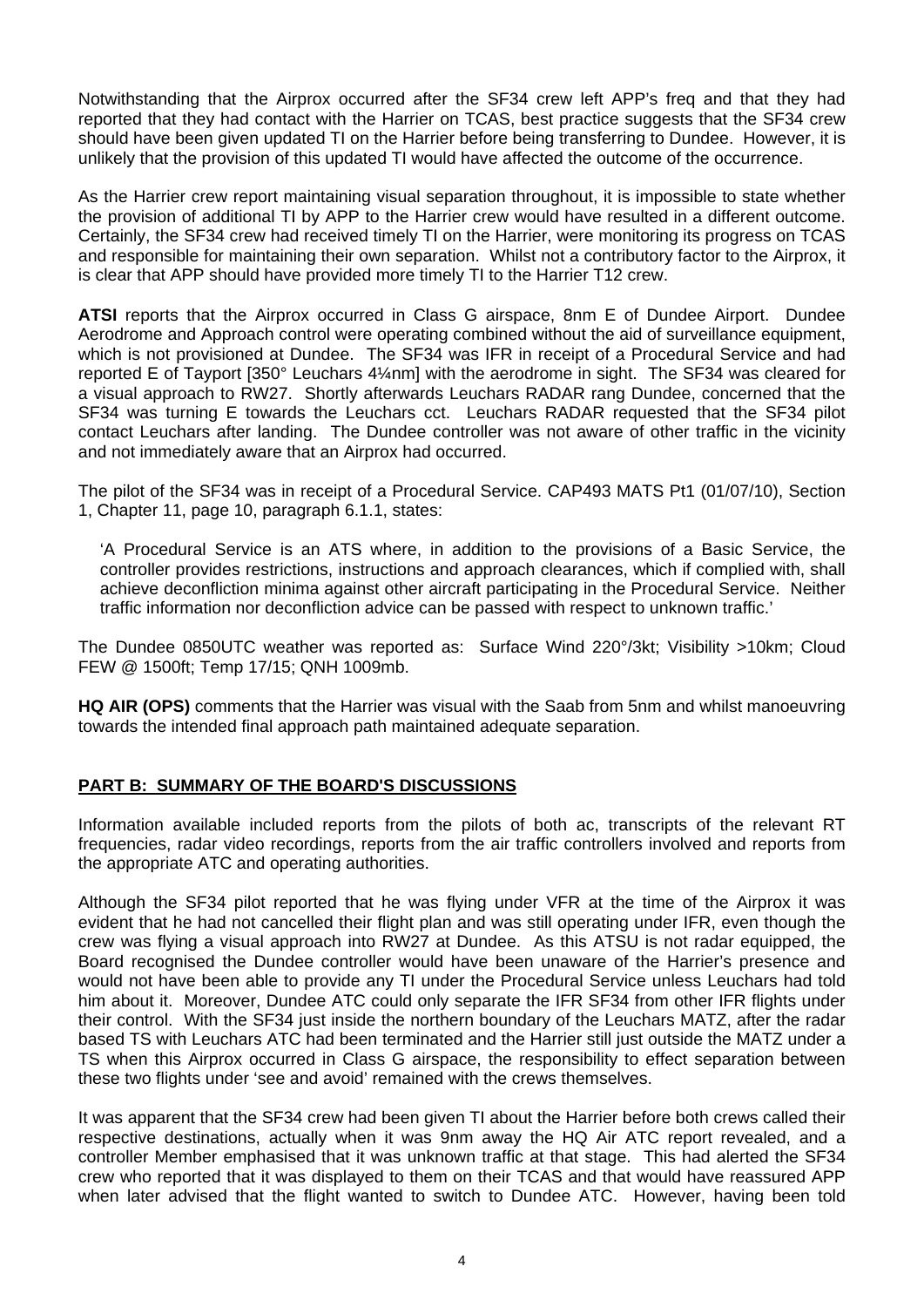originally that the unknown traffic was *"..indicating 8 hundred feet below",* a CAT pilot Member suggested that the SF34 crew would have been concerned when, not being able to detect it visually, their TCAS enunciated the TA followed by the fleeting RA triggered by traffic descending from above, in all probability not realising at the time it was the same ac they had been told about earlier when it was below them. Following the TA, the SF34 Captain reports he disengaged the A/P, turned R and climbed to avoid the Harrier shown on their TCAS, before the RA commanding the crew to MONITOR VERTICAL SPEED was triggered. The radar recording showed the climb in response to the RA had been initiated after the CPA when the Harrier was already 500ft below the SF34's altitude and some 1·8nm astern, so it seemed that the crew's reaction to their TCAS RA had little impact on the overall outcome here. Whilst manoeuvring on the basis of a TA alone is contrary to established practice, CAT pilot Members recognised that the SF34 crew would have been greatly concerned at the possibility of a confliction with the fast moving ac and would want to preserve whatever separation they could. In the vertical plane TCAS information is entirely accurate, whereas azimuth indications can give a misleading impression of the actual geometry.

Whilst HQ 1 Gp had suggested the Harrier should have called APP for the PD at an earlier opportunity, the HQ Air Ops Member expected military ATSUs to be able to accommodate short or no notice practice emergencies such as these whenever at all possible. During training great emphasis is placed on the potential for such emergencies, which are practised at every opportunity. Military aircrew and controller training must contain this essential element and it was important that ATC should react promptly to such requests. Furthermore, the Air Ops Member contended that the Harrier instructor might well have realised that his student was turning to approach the A/D from the wrong direction and wanted to see how his student would subsequently react. A CAT pilot Member identified that this turn for the wrong RW was significant and in his view the catalyst to the conflict. The Harrier was originally heading SE and would not have flown into conflict as the Harrier's course for a visual straight in approach to RW27 would not have conflicted with the SF34. APP was not busy and it was unfortunate that the trainee, and more especially the mentor, had not subsequently detected the incorrect read-back from the Harrier crew which resulted in the Harrier turning westerly toward the SF34. Whilst APP would not have been expecting this, a military controller Member suggested that the APP mentor was not paying sufficient attention to his trainee and should have spotted the Harrier crew's mistake earlier. Another controller Member perceived that the TI passed to the Harrier crew about the SF34 could have been passed earlier; indeed the HQ 1 Gp report concluded that an opportunity did exist to provide more timely TI to the Harrier crew. Controller Members agreed that in this situation, given the Harrier crew's unexpected turn for the wrong RW and thus toward the SF34, the mentor should have recognised the potential for a conflict and ensured that TI was promptly issued to the Harrier crew.

It was plain that TI about the SF34 was actually passed at a range of 1·4nm not the ½nm transmitted, but it was unfortunate that APP had not appreciated what was happening earlier. Nevertheless, the Harrier pilot reported they had sighted the SF34 from about 5nm away, well before this TI was given, and responded immediately that they had it in sight. However, despite maintaining visual contact on the SF34 throughout the encounter it was evident the Harrier crew had flown closer to it than they had realised during their initial manoeuvring for their approach. The radar recording revealed that the horizontal separation was 1·2nm, when the Harrier descended through the twin's level and somewhat less than the 3nm/1500ft the Harrier pilot subsequently reported. Nevertheless, the HQ Air Member opined that the Harrier crew had spotted the SF34 in good time and had avoided it by a suitable margin. The Board concluded therefore that this Airprox had resulted because the Harrier crew flew close enough to the SAAB 340B to trigger a TCAS RA. However, with the Harrier crew entirely cognisant of their position relative to the SF34 and able to manoeuvre their nimble ac whatever the SF34 crew might do, no Risk of a collision had existed.